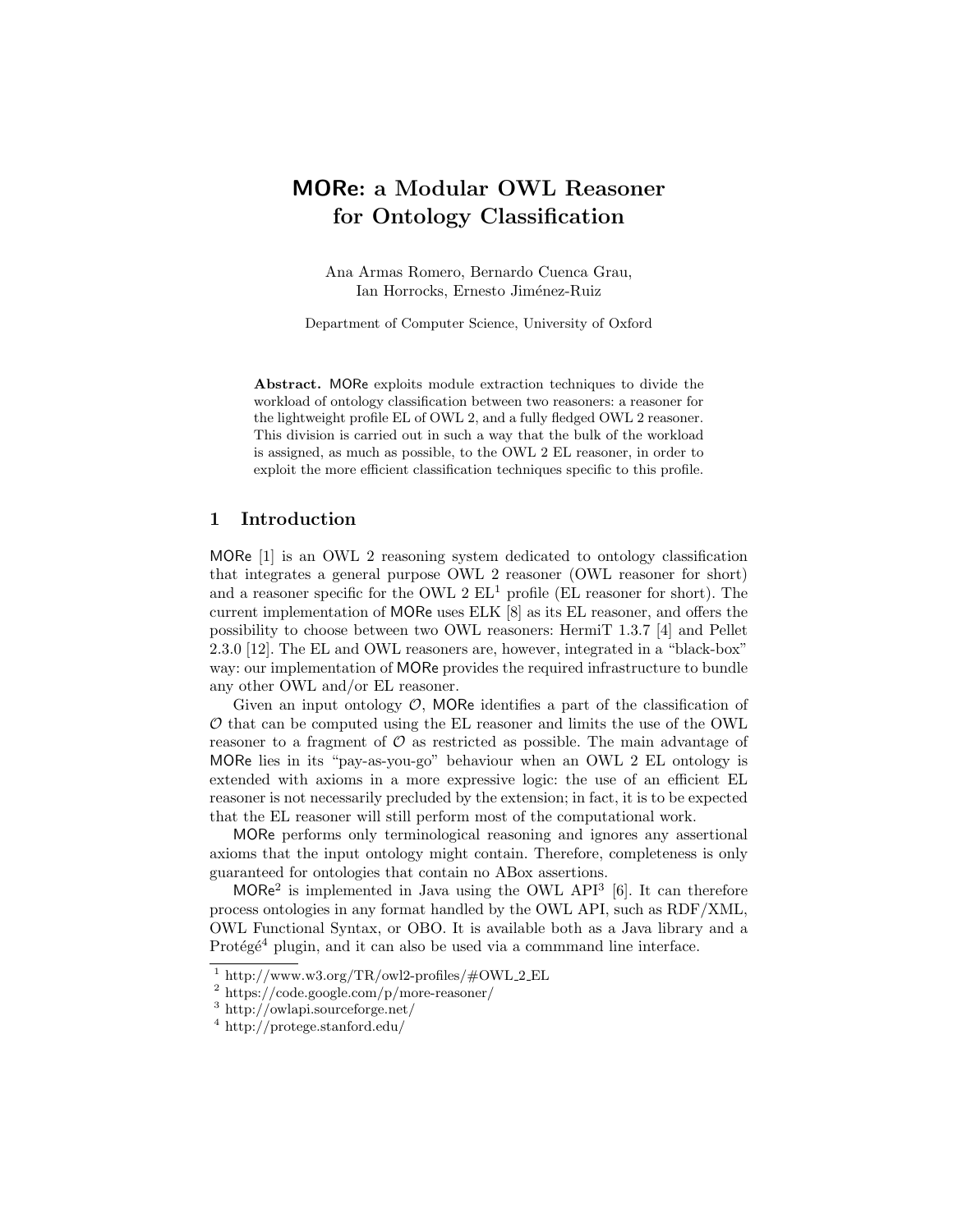# 2 The Technique

The main idea behind the technique implemented in MORe is to identify, given an ontology  $\mathcal O$  with signature  $\mathsf{Sig}(\mathcal O)$ , two subsets  $\mathcal M_1$ ,  $\mathcal M_2$  of  $\mathcal O$  such that

- $\mathcal{M}_1$  is as small as possible;
- the output of classifying  $\mathcal{M}_2$  with the EL reasoner is *complete* for  $\text{Sig}(\mathcal{M}_2)$ w.r.t.  $\mathcal{O}$  (i.e. it contains all subsumption relations  $A \sqsubseteq B$  entailed by  $\mathcal{O}$  such that  $A \in \text{Sig}(\mathcal{M}_2)$ ;
- the output of classifying  $\mathcal{M}_1$  with the OWL reasoner is *complete* for  $\text{Sig}(\mathcal{M}_1)$ w.r.t.  $\mathcal{O}$ ; and
- Sig $(\mathcal{M}_1) \cup$  Sig $(\mathcal{M}_2) =$  Sig $(\mathcal{O})$ .

Our implementation of MORe relies on ELK, which does not yet implement the whole of OWL 2 EL. The unsupported constructs are documented and hence we can identify the fragment  $\mathcal{L}_{\text{ELK}}$  of OWL 2 EL implemented by ELK.

They key to identifying  $\mathcal{M}_1$  and  $\mathcal{M}_2$  is in computing an  $\mathcal{L}_{ELK}$ -signature: a signature  $\Sigma^{\text{\tiny ELK}} \subseteq \text{Sig}(\mathcal{O})$  such that the  $\bot$ -module for  $\Sigma^{\text{\tiny ELK}}$  in  $\mathcal{O}$  is an ontology in the language  $\mathcal{L}_{\text{ELK}}$  for which ELK is complete.

The ⊥-module for  $\mathcal O$  and  $\Sigma$ ,  $\mathcal M_{[\mathcal O, \Sigma]}$ , is the smallest subset of  $\mathcal O$  such that all axioms in  $\mathcal{O} \setminus \mathcal{M}_{[\mathcal{O},\Sigma]}$  are ⊥-local w.r.t.  $\Sigma \cup \mathsf{Sig}(\mathcal{M}_{[\mathcal{O},\Sigma]})$ . Intuitively, an axiom  $\alpha$  is ⊥-local w.r.t.  $\Sigma$  if replacing by  $\bot$  all occurrences in  $\alpha$  of symbols not in  $\Sigma$ would turn  $\alpha$  into a syntactically recognisable tautology; e.g., the axiom  $A \subseteq B$ is ⊥-local w.r.t.  $\Sigma = \{B\}$ . Cuenca Grau et al. [2] offer a deeper insight into the notions of ⊥-module, ⊥-locality, and modularity in a more general sense. For the scope of this system description, we only remark the following properties:

- 1. For any class A in  $\text{Sig}(\mathcal{M}_{[\mathcal{O},\Sigma]})$ :
	- (a) if A is unsatisfiable in  $\mathcal O$  then it is also unsatisfiable in  $\mathcal M_{[\mathcal O,\Sigma]}$
	- (b) if another class B in  $\text{Sig}(\mathcal{O})$  is a superclass of A in  $\mathcal{O}$ , then it is so in  $\mathcal{M}_{[\mathcal{O},\Sigma]}$  as well —and so B is in Sig( $\mathcal{M}_{[\mathcal{O},\Sigma]}$ ) too.
- 2. If  $\Sigma_1 \subseteq \Sigma_2$ , then if some axiom  $\alpha$  is  $\bot$ -local w.r.t.  $\Sigma_2$ , it is also  $\bot$ -local w.r.t.  $\Sigma_1$ , and therefore  $\mathcal{M}_{[\mathcal{O},\Sigma_1]} \subseteq \mathcal{M}_{[\mathcal{O},\Sigma_2]}$ .
- 3. both checking ⊥-locality and extracting a ⊥-module can be done in polynomial time.

Property 1(b), in particular, is not shared by other kinds of modules, and makes ⊥-modules especially well suited for classification purposes.

#### 2.1 Modular Combination of Reasoners

The integration of the two reasoners is performed as follows. Given an OWL 2 ontology O, MORe first tries to compute a nonempty  $\mathcal{L}_{\text{ELK}}$ -signature  $\Sigma^{\text{ELK}}$  for O (details of how this is done are given in Section 2.2). If it suceeds, then ELK is used to classify  $\mathcal{M}_{[\mathcal{O},\Sigma^{\mathrm{ELK}}]}$ , and HermiT or Pellet to classify  $\mathcal{M}_{[\mathcal{O},\mathsf{Sig}(\mathcal{O})\setminus\Sigma^{\mathrm{ELK}}]};$ finally, both partial hierarchies are unified into a single one. If MORe fails to find a nonempty  $\mathcal{L}_{\text{ELK}}$ -signature, then it delegates the whole classification to either HermiT or Pellet. Details about the correctness (soundness and completeness) of this technique can be found in Armas Romero et al. [1].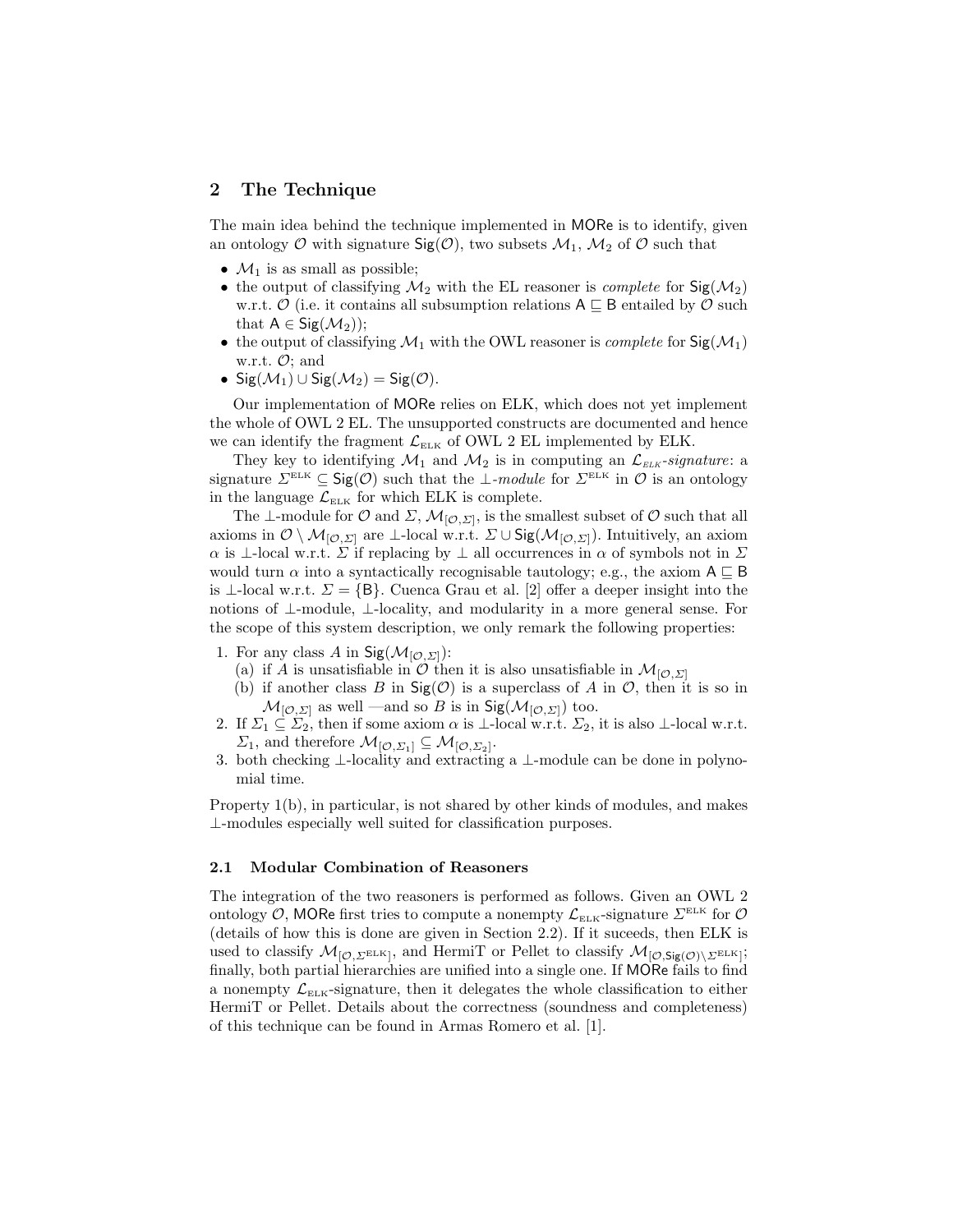#### 2.2 Computing an  $\mathcal{L}_{\text{ELK}}$ -signature

To find a suitable  $\mathcal{L}_{\text{\tiny ELK}}$ -signature  $\Sigma^{\text{\tiny ELK}}$  for a given ontology  $\mathcal{O}$ , MORe first identifies the set  $\mathcal S$  of axioms that ELK cannot process, and —if possible— a subset  $\varSigma$ of  $\textsf{Sig}(\mathcal{O})$  such that all the axioms in S are ⊥-local w.r.t.  $\Sigma$ . This alone, however, does not guarantee that  $\mathcal{M}_{\mathcal{O},\Sigma} \cap \mathcal{S} = \emptyset$ .

Example 1. Consider the ontology  $\mathcal{O}_{\mathsf{ex}}$  consisting of the following axioms:

$$
A \equiv B \sqcup C \qquad B \equiv D \sqcap \exists R.E \qquad F \sqsubseteq \exists R.G
$$

All the axioms in  $\mathcal{O}_{\mathsf{ex}}$  are in  $\mathcal{L}_{\mathsf{ELK}}$  except for  $\alpha = \mathsf{A} \equiv \mathsf{B} \sqcup \mathsf{C}$ . Now, we have that  $\alpha$  is ⊥-local w.r.t. a signature  $\Sigma$  iff  $\Sigma \cap \{A, B, C\} = \emptyset$ , therefore,  $\alpha$  is ⊥-local w.r.t.  $\Sigma = \mathsf{Sig}(\mathcal{O}_{\mathsf{ex}}) \setminus \{\mathsf{A}, \mathsf{B}, \mathsf{C}\}.$  However,  $\beta = \mathsf{B} \equiv \mathsf{D} \sqcap \exists \mathsf{R}.\mathsf{E}$  is not ⊥-local w.r.t.  $\Sigma$ , so  $\beta \in \mathcal{M}_{[O,\Sigma]}$  and  $B \in \text{Sig}(\mathcal{M}_{[O,\Sigma]})$ , and therefore  $\alpha$  is not ⊥-local w.r.t.  $\Sigma \cup$  Sig( $\mathcal{M}_{[\mathcal{O},\Sigma]}$ ) and needs to be in  $\mathcal{M}_{[\mathcal{O},\Sigma]}$ . . And the contract of  $\Diamond$ 

All we need to do is progressively reduce  $\Sigma$  until  $\mathsf{Sig}(\mathcal{M}_{[\mathcal{O},\Sigma]}) \subseteq \Sigma$ . This can be done as follows:

- 1. Let  $S_0$  be the set of axioms in  $\mathcal O$  that are not in  $\mathcal L_{\text{ELK}}$  and let  $\Sigma_0 = \text{Sig}(\mathcal O)$ .
- 2. Reduce  $\Sigma_0$  to some  $\Sigma_1 \subset \Sigma_0$  such that  $S_0$  is  $\bot$ -local w.r.t.  $\Sigma_1$ . If this is not possible, then make  $\Sigma_1 = \emptyset$ .
- 3. Compute the set  $S_1$  of axioms in  $\mathcal{M}_{[\mathcal{O},\Sigma_1]}$  containing symbols outside  $\Sigma_1$ .
- 4. Repeat Steps 2–3 until  $S_i = \emptyset$  (i.e. until  $\operatorname{Sig}(\mathcal{M}_{[\mathcal{O},\Sigma_i]}) \subseteq \Sigma_i$ ) or  $\Sigma_i = \emptyset$ .

It is important to note that, in some cases, there may be several different ways of obtaining  $\Sigma_{i+1}$  from  $\Sigma_i$ .

*Example 2.* As shown in the previous example, taking  $\Sigma = \mathsf{Sig}(\mathcal{O}_{\mathsf{ex}}) \setminus \{\mathsf{A}, \mathsf{B}, \mathsf{C}\}\$ is not enough to keep  $A \equiv B \sqcup C$  outside  $\mathcal{M}_{[\mathcal{O},\Sigma]}$ . We need to remove more symbols from  $\Sigma$  to keep  $B \equiv D \sqcap \exists R.E$  outside  $\mathcal{M}_{[\mathcal{O},\Sigma]}$  too. One possibility would be to remove D from  $\Sigma$ , but we could also choose to remove R or E instead. It turns out that choosing one option over another can change things substantially.

If we chose to take  $\Sigma_1 = \mathsf{Sig}(\mathcal{O}_{\mathsf{ex}}) \setminus \{\mathsf{A}, \mathsf{B}, \mathsf{C}, \mathsf{R}\}\)$  then, because  $\mathsf{F} \sqsubseteq \exists \mathsf{R}.\mathsf{G}$  is not  $\perp$ -local w.r.t.  $\Sigma_1$  and contains the symbol R, we would need to further reduce  $\Sigma_1$  to some  $\Sigma_2 \subset \Sigma_1$ .

However, if we took  $\Sigma_1 = \mathsf{Sig}(\mathcal{O}_{\mathsf{ex}})\backslash\{\mathsf{A},\mathsf{B},\mathsf{C},\mathsf{D}\}$  or  $\Sigma_1 = \mathsf{Sig}(\mathcal{O}_{\mathsf{ex}})\backslash\{\mathsf{A},\mathsf{B},\mathsf{C},\mathsf{E}\},$ then we would already have  $\mathsf{Sig}(\mathcal{M}_{[\mathcal{O}_{\mathsf{ev}},\Sigma_1]}) = \Sigma_1$ , and we would be done.  $\diamondsuit$ 

The ⊥-module  $\mathcal{M}_{[\mathcal{O},\mathsf{Sig}(\mathcal{O})\setminus\Sigma^{\mathrm{ELK}}]}$  that the OWL reasoner needs to classify is likely to be smaller the larger  $\Sigma^{\text{\tiny{ELK}}}$  is. Therefore, it is desirable to find heuristics to choose each  $\Sigma_i$  in a way that leads to an  $\mathcal{L}_{\text{\tiny{ELK}}}$ -signature as large as possible. Below we describe the main heuristics that we have implemented in MORe.

Keeping Properties As far as possible, we try not to remove properties from  $\Sigma_i$ . The reason for this is that most ontologies contain fewer properties than classes, and each property usually appears in more axioms than any class. Thus, removing a property from  $\Sigma_i$  is more likely to bring more axioms into the next  $\mathcal{S}_{i+1}$  and lead to a smaller  $\mathcal{L}_{\text{ELK}}$ -signature.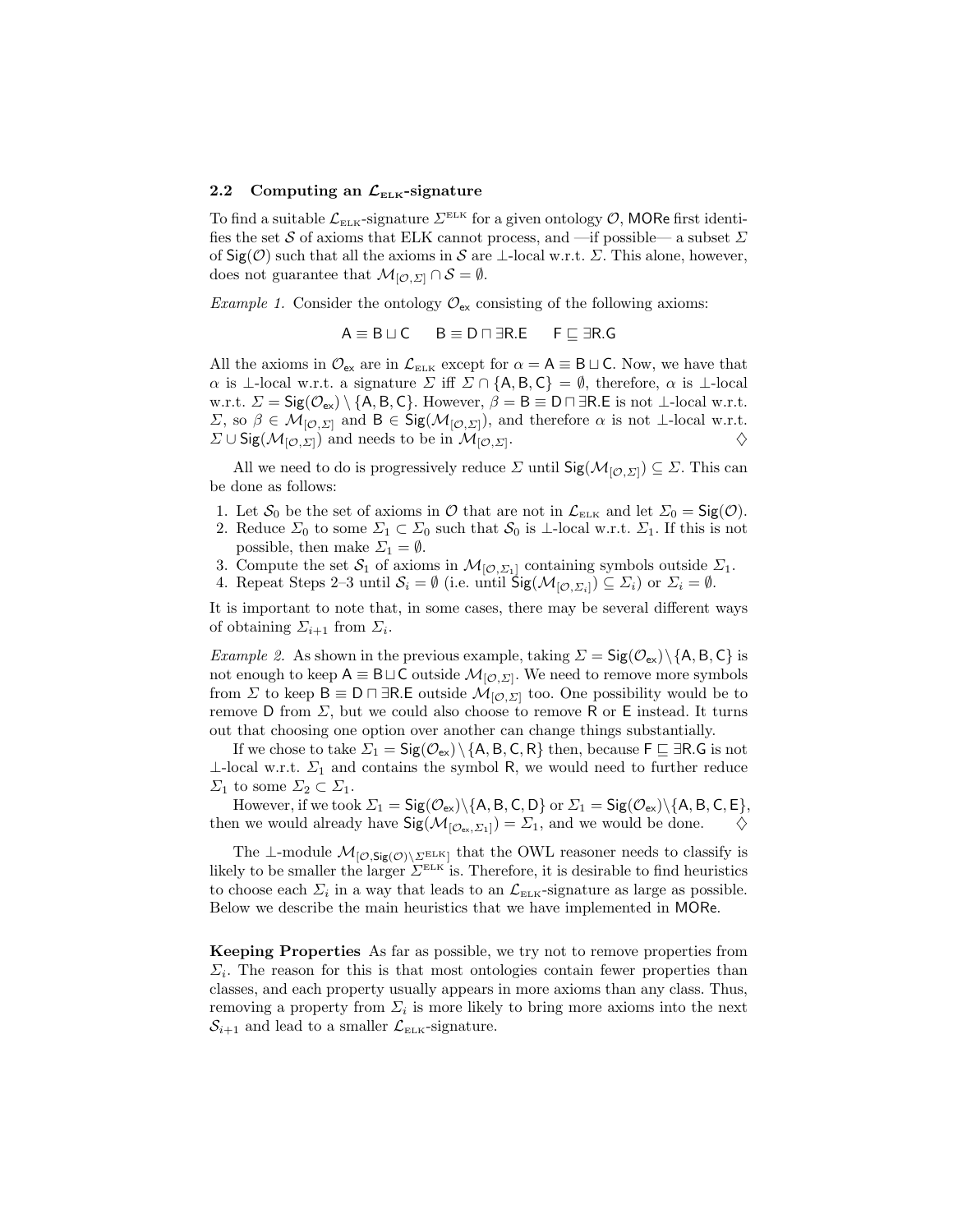Global Symbols We perform a preprocessing stage to identify a (possibly empty) set  $\Gamma$  of global symbols in  $\text{Sig}(\mathcal{O})$ , such that either  $\Gamma \subseteq \Sigma^{\text{\tiny{ELK}}}$  or  $\Sigma^{\text{\tiny{ELK}}} = \emptyset$ . For this, we first find the set  $G$  of all global axioms in  $O$ , i.e. those that cannot possibly be made  $\perp$ -local, (e.g. axioms of the form  $\top \sqsubseteq C$ ) and take  $\Gamma = \mathsf{Sig}(\mathcal{G})$ . We then keep adding to  $\Gamma$  the signatures of all the axioms in  $\mathcal O$  that would only be ⊥-local w.r.t.  $\Sigma^{\text{ELK}}$  if some symbol in  $\Gamma$  was left outside  $\Sigma^{\text{ELK}}$ , until no more symbols need to be added to  $\Gamma$ .

Then, we will only ever consider sets  $\Sigma_i$  such that  $\Gamma \subseteq \Sigma_i$ . As the following example shows, this can sometimes mark the difference between finding a nonempty  $\mathcal{L}_{\text{\tiny{ELK}}}$ -signature or not.

Example 3. Consider the ontology  $\mathcal{O}'_{ex} = \mathcal{O}_{ex} \cup \{T \sqsubseteq \exists R.E\}$ . In the previous example we saw how both  $Sig(\mathcal{O}_{ex}) \setminus \{A, B, C, D\}$  and  $Sig(\mathcal{O}_{ex}) \setminus \{A, B, C, E\}$  were equally good choices when choosing a suitable  $\Sigma_1$  for  $\mathcal{O}_{\mathsf{ex}}$ . This is not the case any more with  $\mathcal{O}_{\text{ex}}'$ , as after choosing  $\text{Sig}(\mathcal{O}_{\text{ex}}') \setminus \{A, B, C, E\}$  we would need to try to keep  $\top \sqsubseteq \exists R.E$  outside  $\mathcal{M}_{[\mathcal{O}'_{\mathsf{ex}}, \Sigma^{\mathrm{ELK}}]}$  too; but this is not possible, so in the end we would have  $\Sigma^{\text{\tiny ELK}} = \emptyset$ .

Reducing Nondeterminism In each iteration of the algorithm, instead of considering the set  $S_i$  as a whole, we split it into two subsets:  $S_i^{nondet}$ , containing those axioms in S for which there are several ways in which  $\Sigma_i$  can be reduced to make them  $\perp$ -local, and  $\mathcal{S}_i^{det}$ , those for which there is only one way.

Whenever  $S_i^{det} \neq \emptyset$ , we obtain  $\Sigma_{i+1}$  by removing from  $\Sigma_i$  the symbols required by each axiom in  $\mathcal{S}_i^{det}$ , and ignore  $\mathcal{S}_i^{nondet}$ . When  $\mathcal{S}_i^{det} = \emptyset$ , we deal with the axioms in  $S_i^{nondet}$  taking a greedy approach —finding the optimal solution is often too expensive.

The intuition behind this heuristic is that, by postponing making any nondeterministic decisions as much as possible, we might eliminate the need to make them altogether.

Note that, using this heuristic, we are not guaranteed to handle all the non  $\mathcal{L}_{\text{ELK}}$ -axioms in the first iteration any more, therefore we also have to consider in each  $S_i$  those non- $\mathcal{L}_{\text{\tiny{ELK}}}$  axioms that are still not  $\bot$ -local w.r.t.  $\Sigma_i$ .

Example 4. Consider the ontology  $\mathcal{O}_{\mathsf{ex}}''$  consisting of all the axioms in  $\mathcal{O}_{\mathsf{ex}}$ , plus the following additional axioms:

$$
E \sqsubseteq C \qquad H \sqsubseteq \exists R.E \qquad I \equiv (E \sqcap F) \sqcup (G \sqcap H)
$$

We first get  $S_0^{nondet} = \{I \equiv (E \cap F) \sqcup (G \cap H)\}$  and  $S_0^{det} = \{A \equiv B \sqcup C\}$ . The new non- $\mathcal{L}_{\text{\tiny{ELK}}}$  axiom,  $I \equiv (\mathsf{E} \cap \mathsf{F}) \sqcup (\mathsf{G} \cap \mathsf{H})$ , goes into  $\mathcal{S}_0^{nondet}$  because it could be handled by removing any of the following sets of symbols: {I, E, G}, {I, F, G},  $\{I, E, H\}$  or  $\{I, F, H\}$ . For now we only deal with  $S_0^{det} = \{A \equiv B \sqcup C\}$ , and we do so by taking  $\Sigma_0 = \mathsf{Sig}(\mathcal{O}'_{\mathsf{ex}}) \setminus \{\mathsf{A}, \mathsf{B}, \mathsf{C}\}.$ 

Then we obtain the sets  $S_1^{nondet} = \{ \mathsf{B} \equiv \mathsf{D} \sqcap \exists \mathsf{R}.\mathsf{E}, \mathsf{I} \equiv (\mathsf{E} \sqcap \mathsf{F}) \sqcup (\mathsf{G} \sqcap \mathsf{H}) \}$  and  $\mathcal{S}_1^{det} = \{ \mathsf{E} \sqsubseteq \mathsf{C} \}$  and we deal with  $\mathsf{E} \sqsubseteq \mathsf{C}$  by taking  $\Sigma_1 = \mathsf{Sig}(\mathcal{O}_{\mathsf{ex}}'') \setminus \{ \mathsf{A}, \mathsf{B}, \mathsf{C}, \mathsf{E} \}.$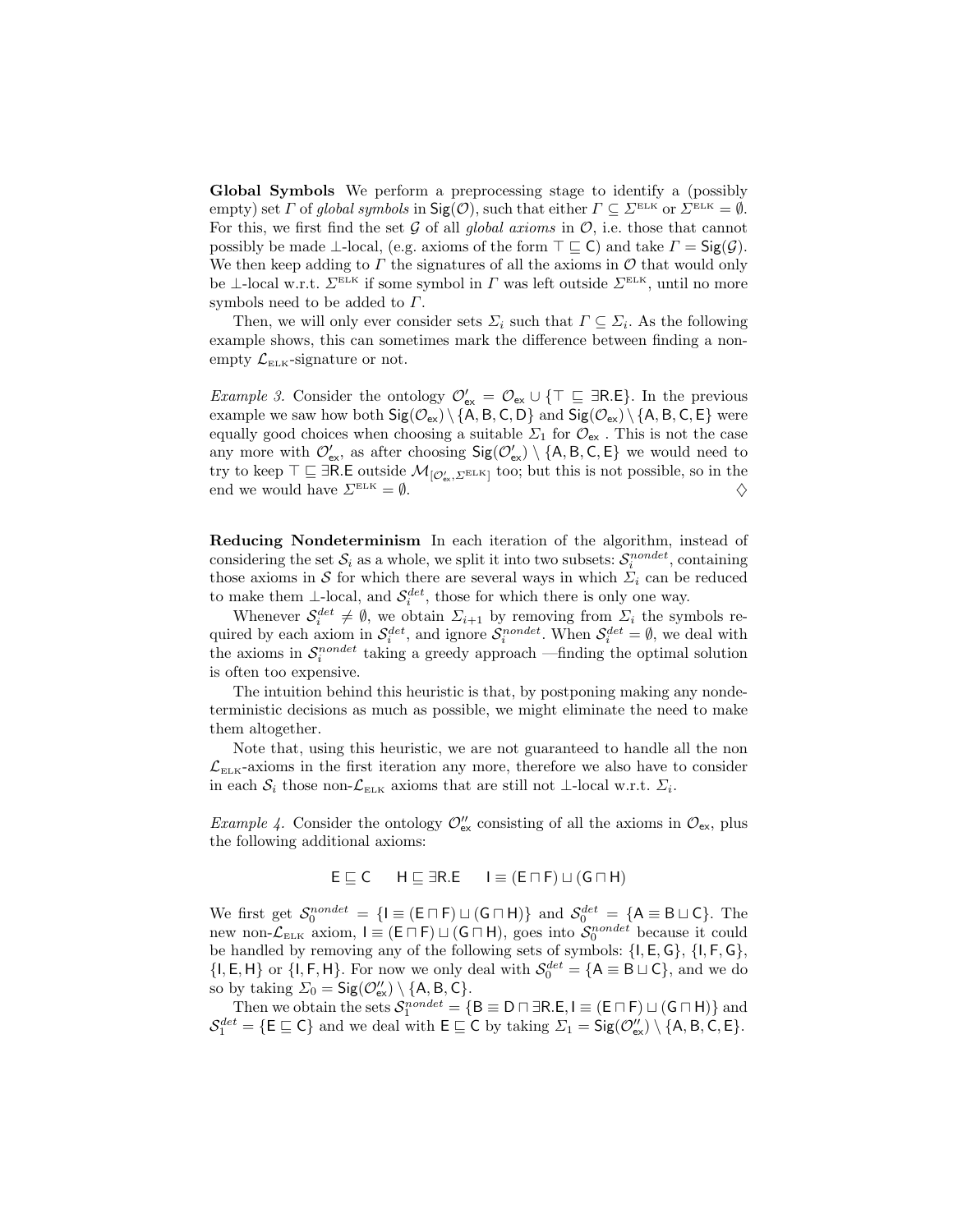| <b>Metrics</b><br>Ontology | Expressivity                        | $ \mathsf{Sig}(\mathcal{O}) $ | O       | $ {\cal O} \setminus {\cal O}_{{\cal L}_{\rm ELK}} $ | $ \mathcal{M}_{\rm OWL2} $ |
|----------------------------|-------------------------------------|-------------------------------|---------|------------------------------------------------------|----------------------------|
| Gazetteer                  | $ALE+$                              | 517,039                       | 652,361 | $\Omega$                                             | $0\%$                      |
| Cardiac Electrophys.       | SHF(D)                              | 81,020                        | 124,248 | 22                                                   | $1\%$                      |
| Protein                    | S                                   | 35,205                        | 46,114  | 15                                                   | 22%                        |
| <b>Biomodels</b>           | SRIF                                | 187,577                       | 439,248 | 22,104                                               | 45%                        |
| Cell Cycle $v0.95$         | SRL                                 | 144,619                       | 511,354 | 1                                                    | ${<}0.1\%$                 |
| Cell Cycle v2.01           | $\mathcal{S}\mathcal{R}\mathcal{I}$ | 106,517                       | 624,702 | 9                                                    | 98%                        |
| NCI $v09.12d$              | $\mathcal{SH}(\mathcal{D})$         | 77,571                        | 109,013 | 4,682                                                | 58\%                       |
| NCI v13.03d                | $\mathcal{SH}(\mathcal{D})$         | 97,652                        | 136,902 | 158                                                  | 57\%                       |
| $S NOMED_{1511}$           | ALCR                                | 291,216                       | 291,185 | 15                                                   | $3\%$                      |
| SNOMED+LUCADA              | ALCRIQ(D)                           | 309,405                       | 550,453 | 122                                                  | $0.1\%$                    |

Table 1. Ontology metrics

In the next iteration, we get  $S_2^{nondet} = \{I \equiv (E \cap F) \sqcup (G \cap H)\}$  —note that axiom  $B \equiv D \sqcap \exists R$ . E has been taken care of indirectly— and  $\mathcal{S}_2^{det} = \{H \sqsubseteq \exists R.E\},\$ and we handle  $H \sqsubseteq \exists R.E$  by taking  $\Sigma_2 = \mathsf{Sig}(\mathcal{O}''_{ex}) \setminus \{A, B, C, E, H\}.$ 

After that, we find  $\mathcal{S}_2^{nondet} = \emptyset$  and  $\mathcal{S}_2^{det} = \{ \mathsf{I} \equiv (\mathsf{E} \cap \mathsf{F}) \sqcup (\mathsf{G} \cap \mathsf{H}) \}$ , and take  $\Sigma_3 = \mathsf{Sig}(\mathcal{O}'_{\mathsf{ex}}) \setminus \{\mathsf{A}, \mathsf{B}, \mathsf{C}, \mathsf{E}, \mathsf{H}, \mathsf{I}\},$  which finally gives  $S_3 = \emptyset$ . Thus, we have computed  $\Sigma^{\text{\tiny{ELK}}} = \Sigma_3$  without making any nondeterministic decisions.

## 3 Evaluation

We have tested MORe using an Ubuntu 12.04 64-bit machine with 7.8 GiB of RAM (fully assigned to the JVM) and an Intel Core i7-3770 CPU @ 3.40GHz x 8 processor. Our test ontology suite includes six BioPortal ontologies<sup>5</sup> [3] —for Biomodels we consider only its TBox—, two different versions of NCI<sup>6</sup> [5], and two extensions of SNOMED<sup>7</sup> [9]: SNOMED<sub>15 $\sqcup$ </sub> was built from a 2012 version of SNOMED, following the suggestions of domain experts, by adding 15 axioms containing disjunctions; SNOMED+LUCADA was obtained by mapping a 2011 version of SNOMED to the terminological part of the LUCADA ontology<sup>8</sup> [10, 11] using the ontology matching system LogMap [7]. Table 1 gives an overview of the general features of these ontologies, including the number of non- $\mathcal{L}_{\text{ELK}}$ axioms they contain and the size of the module extacted by MORe for the OWL reasoner,  $\mathcal{M}_{[\mathcal{O},\mathsf{Sig}(\mathcal{O})\setminus\Sigma^{\mathrm{ELK}}]}$ , referred to as  $\mathcal{M}_{\mathrm{OWL2}}$  in Table 1.

<sup>5</sup> http://bioportal.bioontology.org/ontologies/1397

<sup>6</sup> http://evs.nci.nih.gov/ftp1/NCI Thesaurus/archive

<sup>7</sup> http://www.ihtsdo.org/snomed-ct/

<sup>&</sup>lt;sup>8</sup> The LUCADA ontology  $(\text{ALCHI}(D))$  contains 476 entities and can be classified by both HermiT and Pellet in less than 2 seconds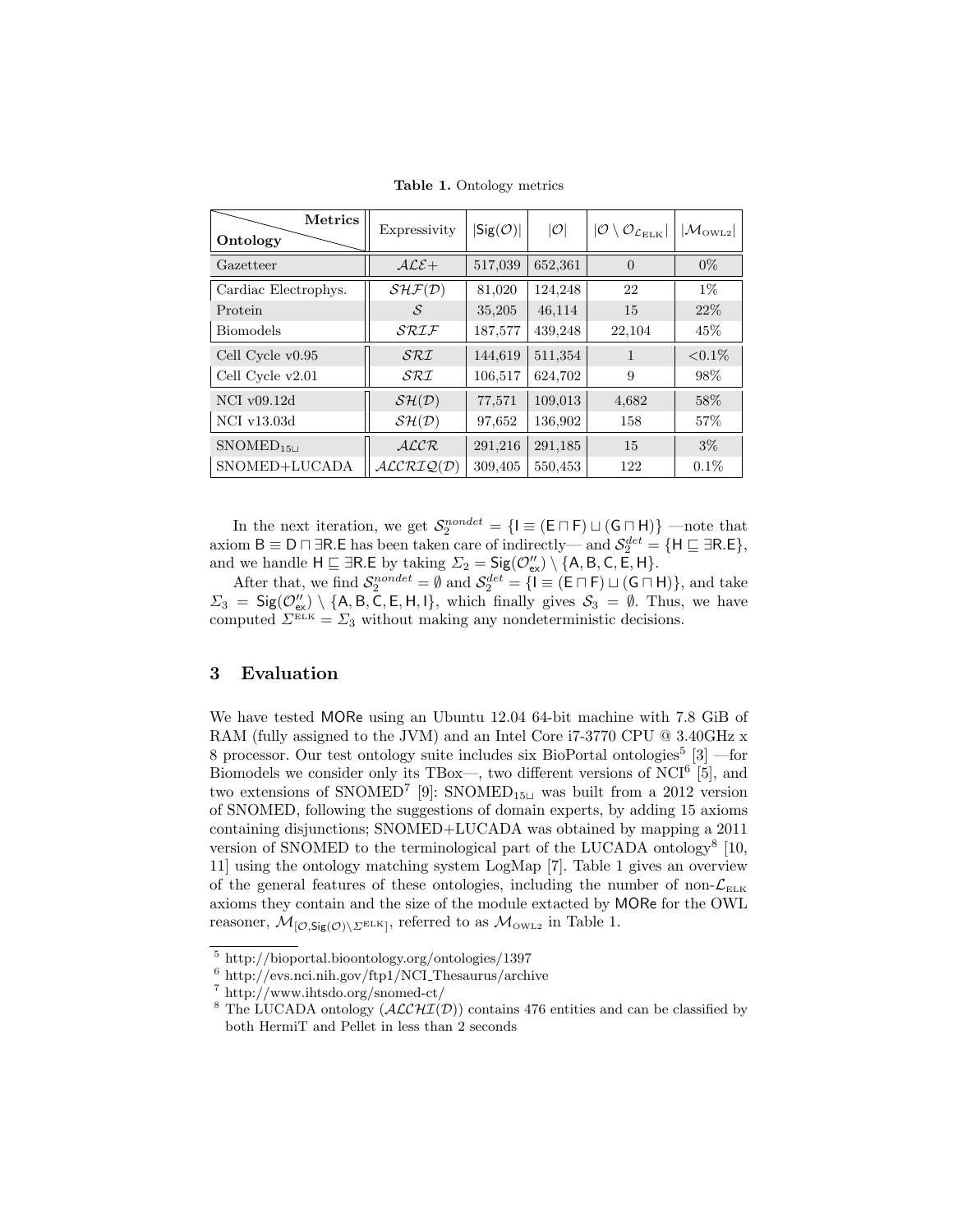| Reasoner             | $\mathsf{MORe}_\mathrm{HermiT}$ |       | HermiT | $\mathsf{MORe}_\mathrm{Pellet}$ |       | Pellet |
|----------------------|---------------------------------|-------|--------|---------------------------------|-------|--------|
| Ontology             | HermiT                          | total |        | Pellet                          | total |        |
| Gazetteer            | 0                               | 20.6  | 651    | $\overline{0}$                  | 20.3  | 1,414  |
| Cardiac Electrophys. | 0.3                             | 6.3   | 22.7   | 0.3                             | 5.5   | 11.0   |
| Protein              | 2.0                             | 4.8   | 10.0   | 2.0                             | 4.7   | 2,920  |
| <b>Biomodels</b>     | 377                             | 487   | 582    | 373                             | 483   | 1,915  |
| Cell Cycle $v0.95$   | < 0.1                           | 9.9   | mem    | < 0.1                           | 10.4  | 3,433  |
| Cell Cycle v2.01     | mem                             | mem   | mem    | mem                             | mem   | 3,435  |
| $NCI$ v09.12d        | 244                             | 252   | 261    | 256                             | 266   | 93.6   |
| NCI v13.03d          | 45.1                            | 62.7  | 68.4   | 45.7                            | 62.9  | 191    |
| $S NOMED_{15\sqcup}$ | 4.5                             | 25.4  | 1,395  | 4.4                             | 22.9  | 4,314  |
| SNOMED+LUCADA        | 1.1                             | 28.8  | 1,302  | 1.2                             | 29.2  | mem    |

Table 2. Classification times in seconds

We analyse our results by comparing the performance of MORe using HermiT vs. HermiT alone, and of MORe using Pellet vs. Pellet alone. A summary of all results can be found in Table 2. mem indicates an out of memory error.

When integrating HermiT, MORe is always able to improve, or at least maintain its performance. We remark the case of Cell Cycle v0.95, where the performance is improved from an out of memory error to termination in under 10s.

Integrating Pellet, however, sometimes has an unexpected effect. In the cases of NCI v09.12d and Cell Cycle v2.01, Pellet takes longer to classify  $\mathcal{M}_{\text{OWL2}}$  when integrated in MORe than to classify the whole ontology on its own. This however, does not happen when Pellet is used to classify  $\mathcal{M}_{\text{OWL2}}$  independently of MORe. We are still unsure about the causes of this phenomenon. Apart from these two cases, MORe is still often able to improve on the performance of Pellet.

It is worth mentioning that the reason why, in the case of Cell Cycle v2.01, the portion of the ontology that the OWL reasoner has to process is so close to the whole ontology (98%) is because the 9 non  $\mathcal{L}_{\text{ELK}}$  axioms are symmetric property axioms, which force their 9 respective properties out of  $\Sigma^{\text{\tiny{ELK}}}$ , reducing it to a very small set.

## 4 Conclusions and Future Directions

We are continuing to develop MORe, exploring new ways of further reducing the workload assigned to a general purpose OWL 2 classification algorithm. We are looking into the possibility of alternative modularity notions specific for this application, and also into exploiting computational properties of other lightweight ontology languages to combine our modular approach with one based on finding lower and upper bounds for the classification.